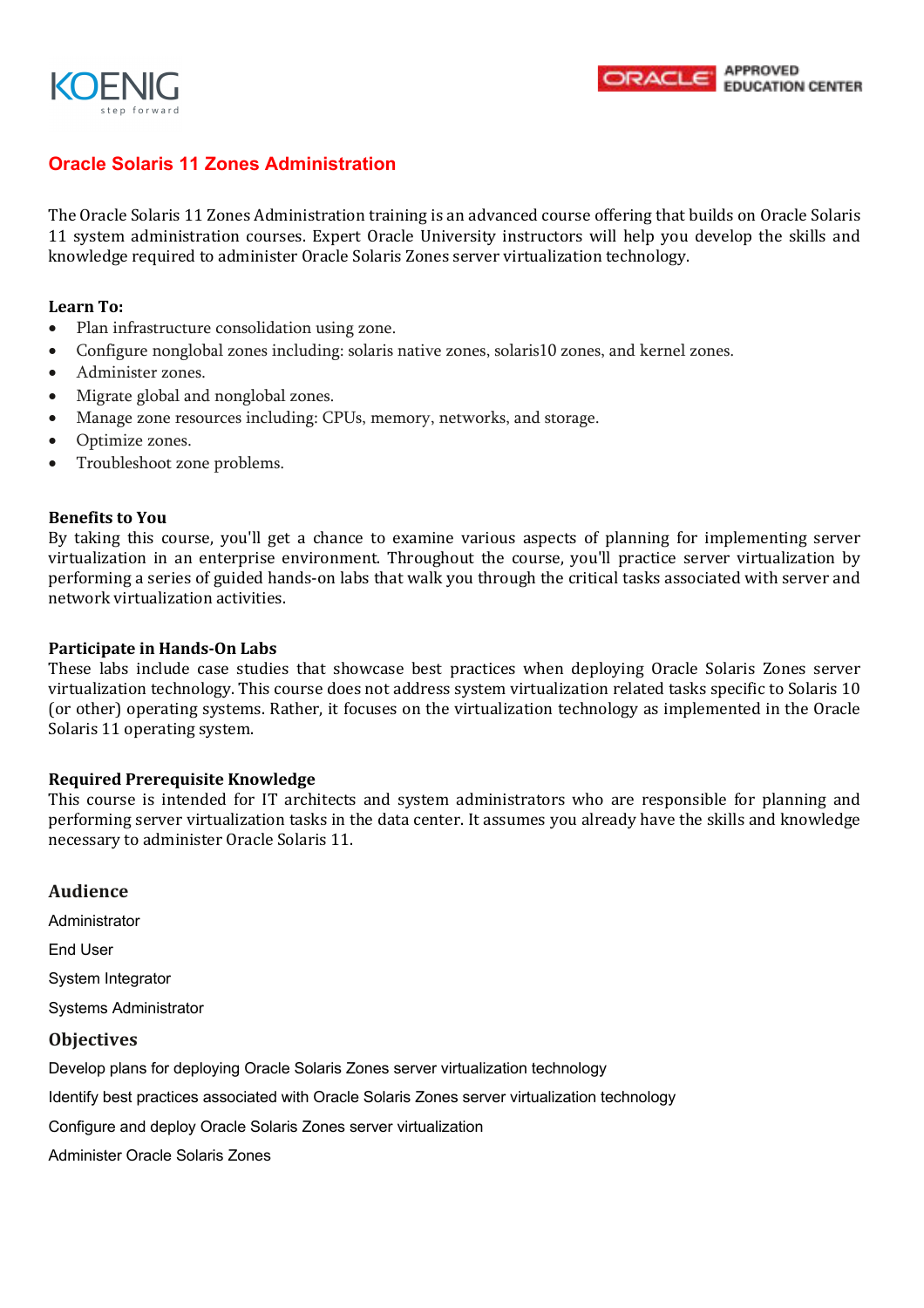



Monitor Oracle Solaris Zones resource utilization Tune Oracle Solaris Zones for best performance Troubleshoot problems related to Oracle Solaris Zones

# **Topics**

- Introduction
	- o Overview
	- o Course Goals
	- o Course Agenda
	- o Introductions
	- o Your Learning Center
- Introducing the Oracle Solaris 11 Virtualization Technologies
	- o Introducing the Oracle Solaris 11 Virtualization Technologies
	- o Virtualization Technologies
	- o Oracle Solaris 11 Virtualization Technologies
	- o Virtualizing the Cloud
- Introduction to Oracle Solaris Zones
	- o Introduction to Oracle Solaris Zones
	- o Oracle Solaris Zones Architectural Overview
	- o Oracle Solaris Zones States
	- o Planning Oracle Solaris Zones
- Configuring Oracle Solaris Zones
	- o Non-global Zone Configuration Methods
	- o Zone Configuration Tools
	- o Zone Configuration Components
	- o Zone Template Properties
	- o Configuring Non-global Zones on a Local Host
	- o Solaris Kernel Zones
	- o Configuring a Non-Global Zone Remote Host
	- o Immutable Global Zones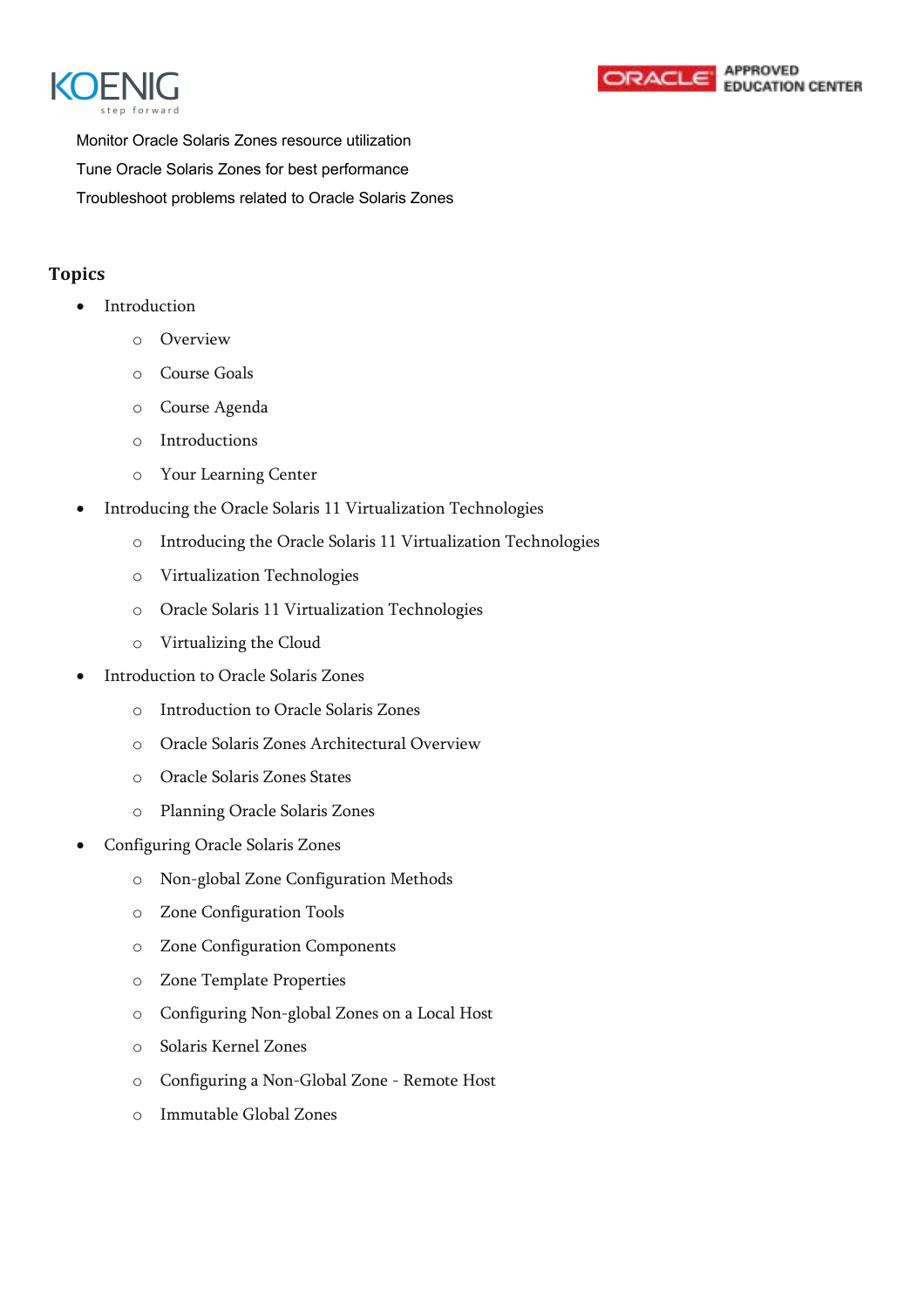



- Deploying Zones Using Automatic Installation
	- o Installing a Zone Using AI
	- o How AI Works
	- o Zone Configuration File and Zone AI Manifest
	- o Configuring AI for Zone Installation Walkthrough
	- o Deploying the Zone
- Migrating Oracle Solaris Systems and Zones
	- o Oracle Solaris Migration: Introduction
	- o The zonep2vchk Tool
	- o Using zonep2vchk to Create a Zone Configuration
	- o Migrating Solaris 11 Zones (V2V)
	- o Migrating Solaris 11 Global Zones (P2V)
	- o Migrating Kernel Zones
	- o The solaris10 Branded Zone
	- o Zones on Shared Storage (ZOSS)
- Administering Oracle Solaris Zones
	- o Managing Zone Services
	- o Package Management in Non-Global Zones
	- o Cloning and Moving Non-Global Zones
	- o Using a Unified Archive to Clone a Zone
	- o Backing Up and Restoring Zone
	- o Using a Unified Archive to Backup and Restore a Zone
- Administering Zone Networks
	- o Network Virtualization and Consolidation
	- o Building a Simple Virtual Network
	- o Configuring a Private Virtual Network
	- o Bandwidth Management
	- o IP Multipathing (IPMP) in Zones